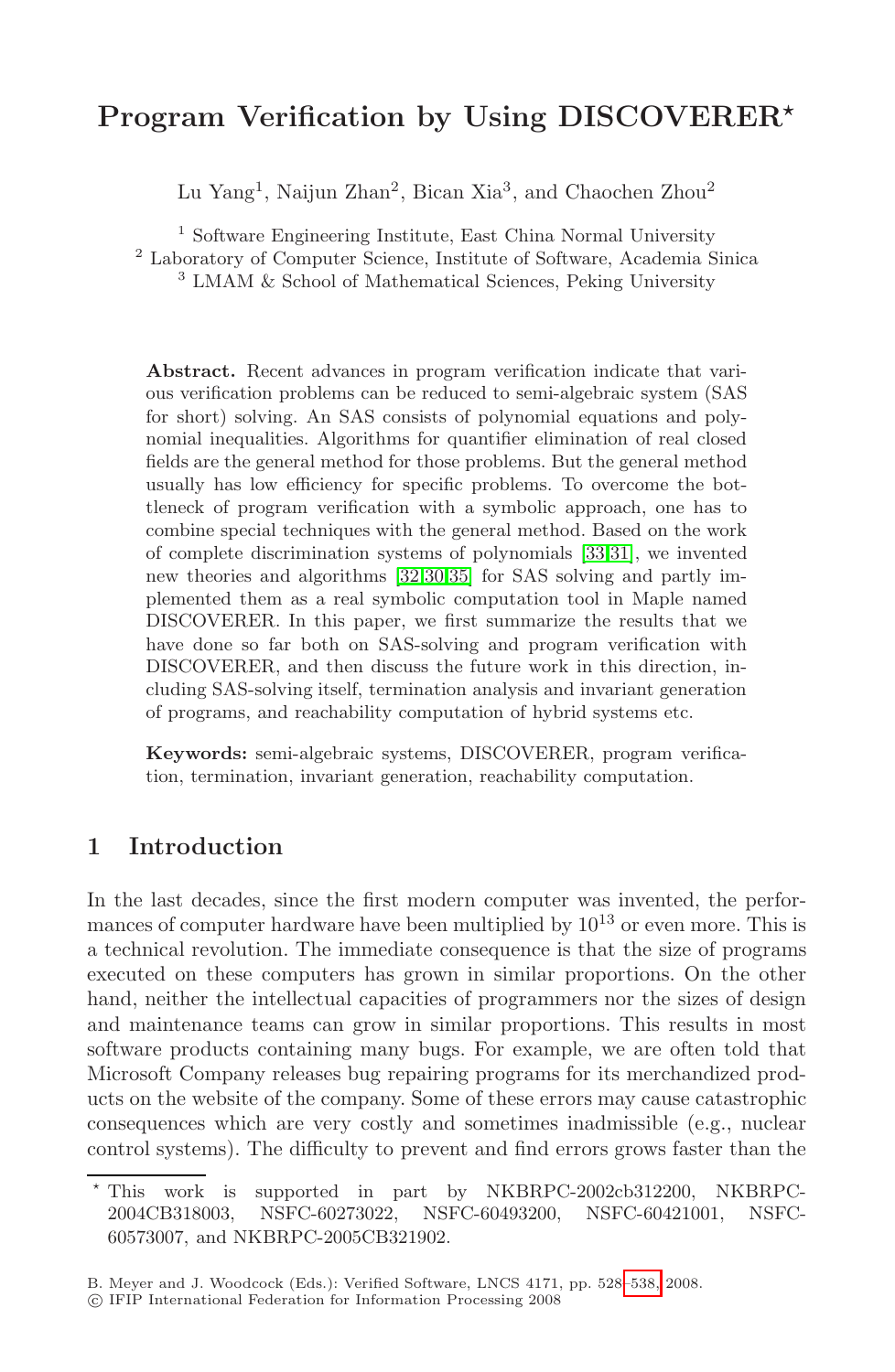size of programs which can now be really huge. Classical software verification methods like code reviews, simulations, tests and so on do not scale up. The production of reliable software, their maintenance and their evolution over long periods of time has become a fundamental concern to computer scientists.

Exploiting mathematical methods to strictly prove that a computer program does exactly what is stated in the program specification has been recognized as an effective and efficient approach to produce reliable softwares and in fact has been made lots of achievements, for example applying model-checking techniques [4,5,6,24] to the design of hardware. Since the total p[rog](#page-9-0)ram verification problem is undec[ida](#page-9-1)[ble](#page-9-2), it is doomed to be i[mp](#page-9-3)[oss](#page-9-4)ible to find an universal approach to mechan[ica](#page-9-5)[lly v](#page-9-6)erify the correctn[es](#page-8-0)[s](#page-8-1) [of](#page-9-7) [pro](#page-9-8)grams without any simplification or restriction. This implies that the possible solution to program verification problem is either by abstract interpretation to simplify the given proof obligation, or by interactive manner to acquire some oracles during verification, or by developing specific methods for specific verification problems which are decidable. Following the above three lines, there are various techniques to program verification that have been well established so far, e.g., the abstraction-based techniques [11] such as static program analysis [12,16] and program typing [13,19], theorem-proving based deductive methods [20,21], model-checking [4,5,6,24], etc. The main disadvantage of the abstraction-based techniques is that complicated properties cannot be dealt with well because complicated properties closely interwind with the actual executions of a program, but normally in abstract executions of the program lots of useful information will be lost. The shortcomings of theoremproving based deductive methods lie in the following three aspects. First, it is semi-automatic and we cannot get anything if theorem [pr](#page-10-6)[ov](#page-8-2)ers fail for the given problem. Second, it is not easy [to](#page-9-9) master theorem provers because they are driven by unformalized heuristics, and these heuristics and their interaction are changed often for [imp](#page-9-10)roving proof st[ra](#page-9-11)tegies. Third, compatibility with other formal meth[ods](#page-9-9) [is](#page-9-12) somewhat difficult. By contrast, designing a specific full automatic computer-aided method for some specific problems will be more effective and efficient.

Recent advances in program verification indicate that various verification problems of programs, for instance, termination analysis of programs [28,3], reachability computation of linear [hyb](#page-9-13)rid systems [18], and invariant generation [9,25,26], can be reduced to SAS solving. Lots of well-known real symbolic computation tools such as REDLOG [15] and QEPCAD [8] have therefore been applied to program verification [18,9].

Most of the well-known real symbolic computation tools for solving SASs are fundamentally based on the techniques concerning quantifier elimination of real closed fields using the cylindrical algebraic decomposition (CAD) method due to Collins [7], and thus the complexity of the algorithms adopted in these tools is at least double exponential in the number of variables [14]. In order to improve the efficiency of such tools, special methods may be combined with the CAD for specific targets.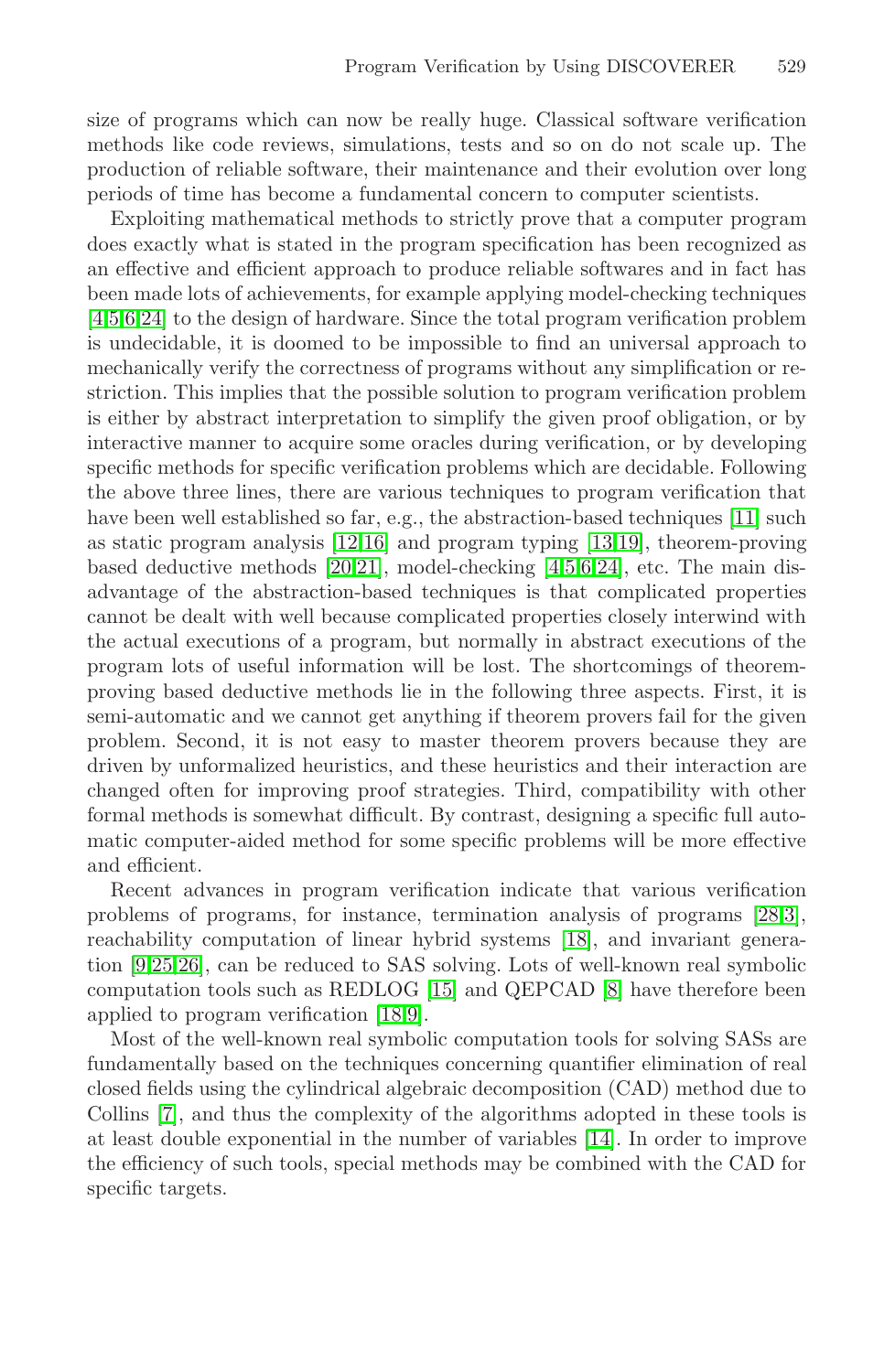Based on the work in [36,33,31], two kinds of specific problems of SASs are studied in [32,30,35]. Reference [30] presented an algorithm to isolate the real solutions of constant SASs, while references [32,35] proposed practical algorithms for real solution classification of parametric SASs. We have partly implemented the theory and algorithms as a Maple package named DISCOVERER which has been successfully used to address many problems studied by other researchers [32,30,35,29]. Specifically, when DISCOVERER is applied to program verification, we found that many verification problems can be more effectively solved. In what follows, we will report some of the results, including termination condition generation of linear loop programs and reachability computation of linear hybrid systems.

## **2 DISCOVERER**

In this section, we will give a brief description on DISCOVERER and refer the reader to [32,35] for details.

All the polynomials discussed in this section are in  $\mathbb{Q}[u_1, ..., u_d, x_1, ..., x_s]$ , the ring of polynomials in indeterminates  $u_1, \ldots, u_d, x_1, \ldots, x_s$  with rational coefficients, where  $s > 0, d \ge 0, u = (u_1, ..., u_d)$  are parameters and  $x = (x_1, ..., x_s)$ variables. The following system

<span id="page-2-0"></span> $\sqrt{ }$  $\int$  $\overline{\mathcal{L}}$  $p_1(u, x) = 0, ..., p_s(u, x) = 0,$  $g_1(u, x) \geq 0, ..., g_r(u, x) \geq 0,$  $g_{r+1}(u,x) > 0, ..., g_t(u,x) > 0,$  $h_1(u, x) \neq 0, ..., h_m(u, x) \neq 0,$ 

is called a semi-algebraic system and is denoted short[ly](#page-10-0) [by](#page-10-1)

$$
[[P],[G_1],[G_2],[H]] \t\t(1)
$$

where  $P, G_1, G_2$  and H represent the sets of poly[nom](#page-10-7)ials  $\{p_1(u, x), ..., p_s(u, x)\}$  $(= 0), \{g_1(u,x), ..., g_r(u,x)\} \geq 0, \{g_{r+1}(u,x), ..., g_t(u,x)\} \geq 0$  and  $\{h_1(u,x),$ ...,  $h_m(u, x)$  ( $\neq$  0), respectively. An SAS is called *parametric* if  $d > 0$  and constant otherwise.

Based on the theory of complete discrimi[nat](#page-10-2)[ion](#page-10-4) [sys](#page-10-8)tems for polynomials [33,31], which is a set of expli[cit](#page-2-0) expressions in terms of the coefficients of a given polynomial that are sufficient for determining the numbers and multiplicities of the real and imaginary roots of the polynomial, and the RSD algorithm [36], which enables us to transform equations into triangular form with good properties, we proposed new algorithms for solving SASs which have been implemented partly in DISCOVERER. Our algorithms and DISCOVERER have been applied to many problems such as automated theorem discovering and proving involving inequalities, computer vision, stability analysis etc., e.g., see [32,35,29].

For a constant SAS,  $T$ , of the form  $(1)$ , DISCOVERER can determine the number of distinct real solutions of  $T$ , say  $n$ , and compute  $n$  disjoint cubes with rational vertices. Each of the cubes contains one and only one solution to T and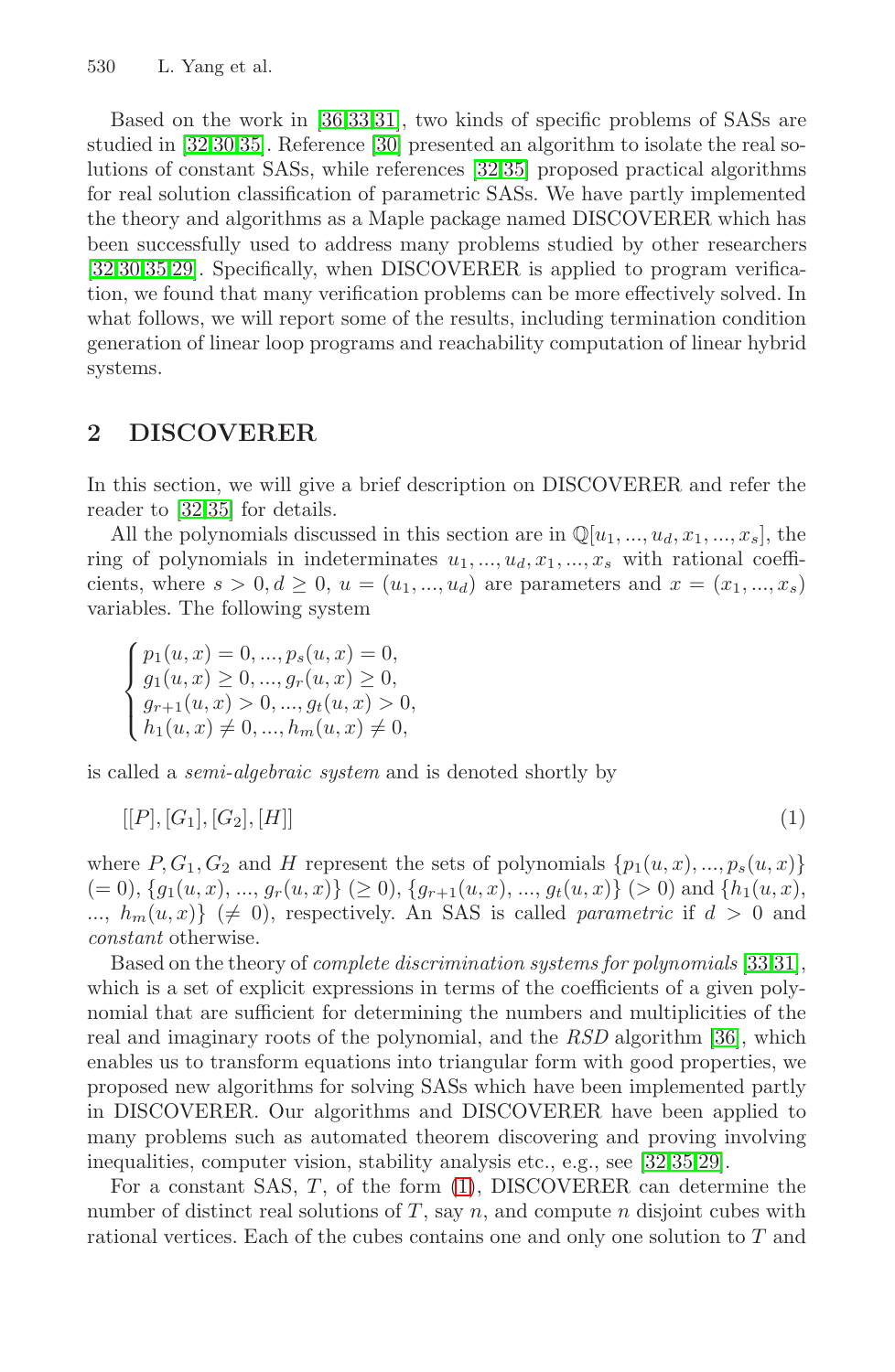the width of the cubes can be less than any given positive real. The two functions are realized through calling

$$
\mathtt{nearsolve}([P],[G_1],[G_2],[H],[x_1,...,x_s])
$$

and

realzeros $([P],[G_1],[G_2],[H],[x_1,...,x_s],w)$ .

respectively, where  $w$  is optional and used to indicate the maximum length of the edges of the output cubes.

For a parametric SAS, T, of the form (1) and any integer  $N \geq 0$ , DISCOV-ERER can determine the conditions on  $u$  such that  $T$  has exactly  $N$  distinct real solutions for x. The conditions can be obtained by combining two functions of DISCOVERER: tofind and Tofind. First, by calling

tofind([P], [G<sub>1</sub>], [G<sub>2</sub>], [H], [x<sub>1</sub>, ..., x<sub>s</sub>], [u<sub>1</sub>, ..., u<sub>d</sub>], N),

one obtains the *border polynomial* BP in  $u$  of the system  $T$  and the necessary and sufficient conditions for T to have N distinct real solutions provided  $BP \neq 0$ . Second, to determine the situation when parameters are on the "boundary", i.e.,  $BP= 0$ , one need to call Tofind. Suppose R is a factor of BP, one can call

 $\text{Tofind}([P,R],[G_1],[G_2],[H],[x_1,...,x_s],[u_1,...,u_d],N)$ 

to obtain conditions when the parameters are on  $R = 0$ .

The last argument of tofind and Tofind is one of the following three forms:

- **–** a non-negative integer b, to indicate that T has exactly b distinct real solutions;
- a range b..c, where b, c are non-negative integers and  $b < c$ , to indicate that T has b to c distinct real solutions;
- $-$  a range b, w, where b is a non-negative integer and w a name, to indicate T has more than or equal to b distinct real solutions.

## **3 Termination Analysis and Reachability Computation with DISCOVERER**

In this section, we summarize the work that we have achieved so far on termination condition generation of linear programs and reachability computation of linear hybrid systems with DISCOVERER.

#### **3.1 Termination Criterion Generation of Linear Programs**

The well-known method for establishing termination of programs is the use of well-founded domains together with so-called ranking functions that map the state space of a program to a well-founded domain. Clearly, the existence of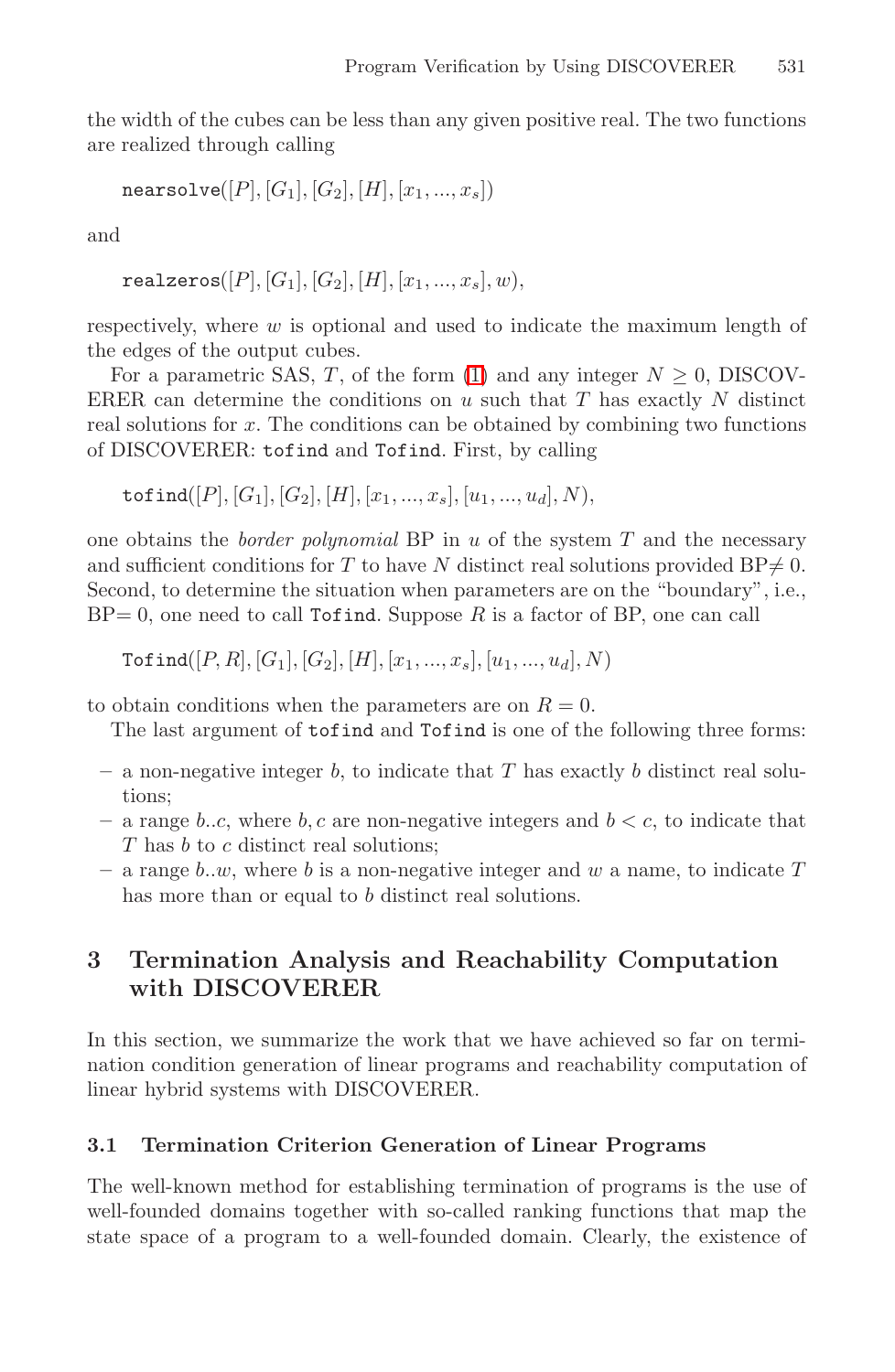such a ranking function implies termination. Some heuristics on generating linear ranking functions for linear programs have been proposed, e.g. [10,23].

Generally speaking, the cost for synthesizing linear ranking functions is very high, for example, the complexity of the algorithm in [10] is exponential and that of the algorithm in [23] could be double exponential. Besides, it is not easy to characterize programs to which such an algorithm can be applied. If the algorithm fails for a given program, we can conclude nothing about the termination of the program. The ideal solution to termination problem is to establish a criterion for each class of programs whose termination problem is decidable so that for a given program contained in the class, it can be decided if the program terminates trivially by computing the criterion, although the cost for generating such a criterion is also expensive.

Reference [28] made an attempt towards the direction by showing the decidability of a class of programs of the form, called linear loop programs,

$$
P_1: \text{while } (Bx > b) \{x := Ax + c\},
$$

by relating the termination of  $P_1$  to the positive eigenvalues of A, where A and B are  $N \times N$  and  $N \times M$  matrices respectively,  $Bx > b$  represents a conjunction of linear inequalities in the program variables and  $x := Ax + c$  represents the linear assignments to each of the variables. In order to establish criteria for termination of  $P_1$  based on Tiwari's work, theories and tools concerning root classification of parametric SASs on an interval are demanded.

Based on Tiwari's work, we used DISCOVERER and established termination conditions for programs of the following form:

P<sub>11</sub>: while 
$$
(\sum_{i=1}^{n} c_i x_i > 0) \{x := Ax\}.
$$

For example, suppose the dimension of x is specified, say, three, setting  $A =$  $(a_{ij})_{3\times 3}$ , we have:

**Theorem 1.** Provided the polynomial system $\{(a_{11}-\lambda)x_1+a_{12}x_2+a_{13}x_3, a_{21}x_1+\lambda_1a_{21}x_2+a_{12}x_3, a_{21}x_1+\lambda_2a_{22}x_2+a_{13}x_3, a_{21}x_1+\lambda_1a_{22}x_2+a_{13}x_3, a_{21}x_1+\lambda_1a_{22}x_2+a_{13}x_3, a_{21}x_1+\lambda_1a_{22}x_2+a_{13}x_3, a_{2$  $(a_{22}-\lambda)x_2 + a_{23}x_3$ ,  $a_{31}x_1 + a_{32}x_2 + (a_{33}-\lambda)x_3$ ,  $c_1x_1 + c_2x_2 + c_3x_3$  has no nontrivial solutions, the program  $P_{11}$  terminates if and only if the following formula is satisfied:

$$
(p \ge 0 \land q \ge 0 \land r \ge 0) \lor (D_3 < 0 \land r \ge 0),
$$
\n
$$
(2)
$$

where

$$
p = -a_{11} - a_{22} - a_{33},
$$
  
\n
$$
q = -a_{21}a_{12} + a_{11}a_{33} - a_{31}a_{13} + a_{22}a_{33} + a_{11}a_{22} - a_{23}a_{32},
$$
  
\n
$$
r = -a_{11}a_{22}a_{33} + a_{31}a_{13}a_{22} + a_{21}a_{12}a_{33} + a_{11}a_{23}a_{32}
$$
  
\n
$$
-a_{31}a_{12}a_{23} - a_{21}a_{13}a_{32},
$$
  
\n
$$
D_3 = -4q^3 + 18pqr + p^2q^2 - 4p^3r - 27r^2.
$$

One can use various algebraic tools, such as multivariate resultant methods, to check whether a certain polynomial system has a non-trivial solution or not.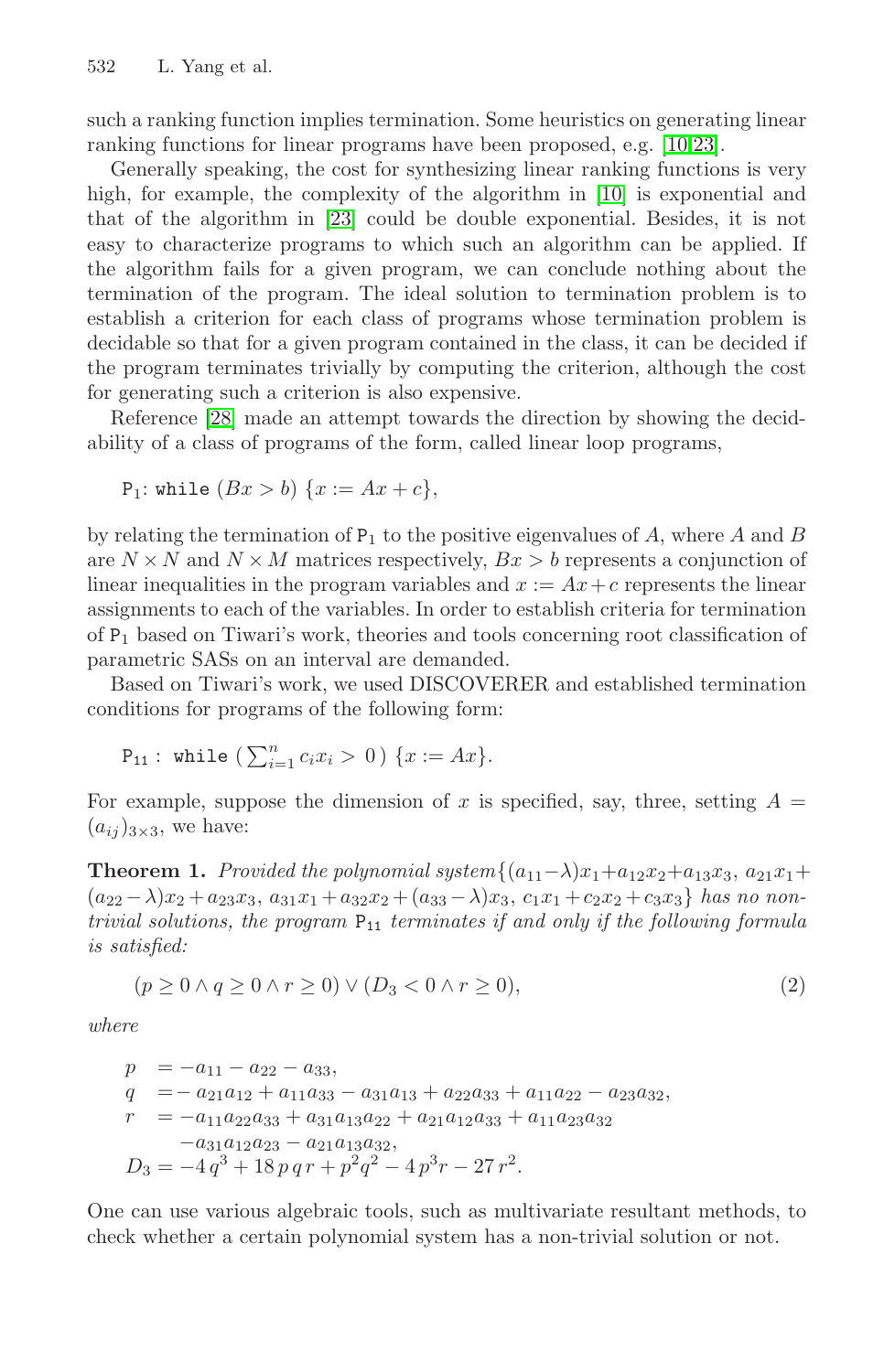## **4 Reacha[bi](#page-8-3)lity Computation of Li[nea](#page-9-14)[r](#page-9-15) [H](#page-9-15)ybrid Systems**

Reachability and safety are now being recognized as cen[tral](#page-9-9) problems in designing hybrid and dynamical systems. Contrast with issues of stability and controllability of hybrid systems which are well-studied in control theory, there are not many results on reachabilit[y of](#page-9-9) those systems in computer science. Known classes of hybrid systems for which the reachability problem is decidable are timed automata [2], multirate automata [1], rectangular hybrid automata [22,17], etc. Recently a most general decidability result of three families of linear hybrid systems whose differential equations of the form  $\dot{\xi} = A\xi + Bu$  was obtained in [18], where  $\xi(t) \in \mathbb{R}^n$  is the state of the system at time  $t, A \in \mathbb{R}^{n \times n}, B \in \mathbb{R}^{n \times m}$  are the system matrices[, an](#page-9-9)d  $u : \mathbb{R} \to \mathbb{R}^m$  is a piecewise continuous function which is called the contr[ol in](#page-9-9)put.

Roughly speaking, computing a reach set in [18] is via the following two steps: firstly, purely mathematically transform a problem of reachability computation to an SA[S an](#page-9-9)d therefore the decidability is obtained according to the famous Tarski's results [27]; then use the well-known computer algebra programs RED-LOG and QEPCAD to solve the resulting SAS.

Using DISCOVERER instead of REDLOG and QEPCAD in the second step, we found that the results reported in [18] can be much improved. This can be justified by revisiting the examples in [18] that are not dealt well with REDLOG and QEPCAD. We list two of them below.

<span id="page-5-0"></span>Example 1 (Example 3.5 of [18]). Consider the linear control vector field given by the diagonal matrix  $A \in \mathbb{Q}^{2 \times 2}$  and  $\mathcal{U} = \{u\}$  defined as follows:

$$
A = \begin{bmatrix} 2 & 0 \\ 0 & -1 \end{bmatrix}, \quad u(t) = \begin{bmatrix} u_1(t) \\ u_2(t) \end{bmatrix} = \begin{bmatrix} -ae^{\frac{1}{2}t} \\ ae^t \end{bmatrix}, \text{ with } a \ge 0.
$$

Let the initial set be  $X = \{(0,0)\}\.$  Then, after mathematical transformation, [w](#page-9-9)e ge[t](#page-5-0) the reach set from  $X$  forwards as:

$$
Post(X) = \{(y_1, y_2) \in \mathbb{R}^2 \mid \exists a \exists z : 0 \le a \land z \ge 1 \land h_1 = 0 \land h_2 = 0\}
$$
 (3)

<span id="page-5-1"></span>where

$$
h_1 = y_1 - \frac{2}{3}a(-z^4 + z), \ h_2 = y_2z^2 - \frac{1}{2}a(z^4 - 1).
$$

Since the quantifiers in (3) cannot be eliminated using REDLOG or QEPCAD alone, reference [18] applied REDLOG to eliminate a first and then using QEP-CAD to eliminate z, and thus obtained  $Post(X)$  is

$$
\{(y_1, y_2) \in \mathbb{R}^2 \mid (y_2 > 0 \land y_1 + y_2 \le 0) \lor (y_2 < 0 \land y_1 + y_2 \ge 0) \lor 4y_2 + 3y_1 = 0\}
$$
\n
$$
(4)
$$

With DISCOVERER, (3) can be solved by calling first

$$
\mathtt{tofind}([h_1,h_2],[a,z-1],[\ ],[[\ ],[z,a],[y_2,y_1],1..n);
$$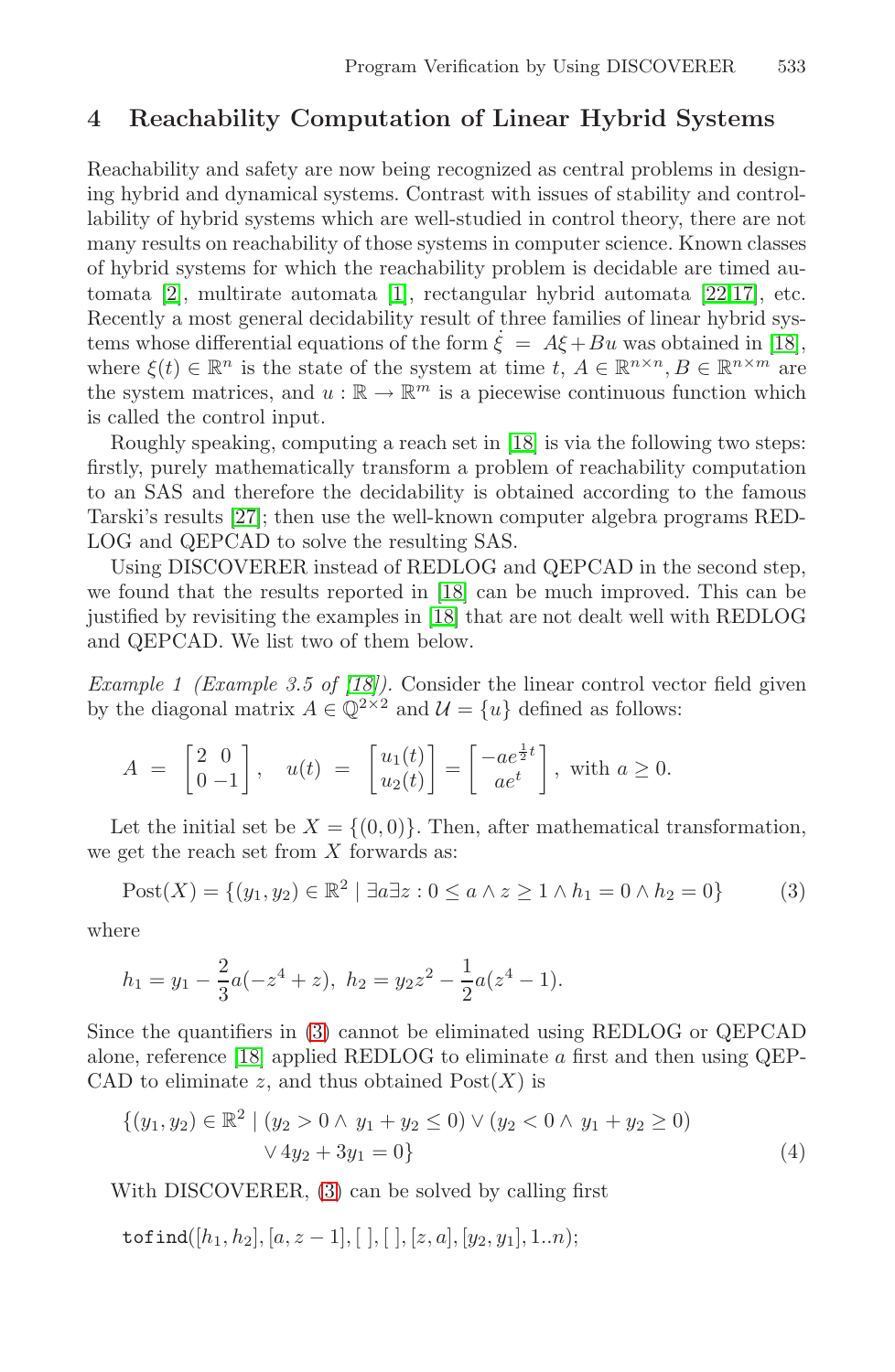and we get that the system has real solutions if and only if

 $y_2 > 0 \wedge y_1 + y_2 < 0$ 

provided that

$$
y_1 \neq 0, y_2 \neq 0, y_1 + y_2 \neq 0
$$
 and  $R \neq 0$ 

where

$$
R = 192y_2^3y_1^2 - 63y_1^3y_2^2 + 112y_1y_2^4 - 6y_1^4y_2 + 3y_1^5 + 16y_2^5.
$$

Further consideri[ng](#page-5-1)  $(y_1, y_2)$  on the "boundaries" with DISCOVERER (by calling Tofind), we ge[t t](#page-5-1)hat the system has real solutions if and only if

 $(y_2 > 0 \wedge y_1 + y_2 < 0) \vee (y_1 = y_2 = 0) \vee$  $(y_1 < 0 \wedge (y_2 \text{ is the smallest root of } R = 0 \text{ when } y_1 \text{ is specified}).$  (5)

The whole [com](#page-9-9)putation costs no more than 30 seconds on a PC (Pentium III/800 GHz cpu, 256M main memory, Windows XP) with Maple 9.

*Note that*  $(5)$  is inconsistent with  $(4)$ . We give the following counter-examples by DISCOVERER to show that (4) is not correct. Suppose  $y_2 = -1$ ,  $y_1 = 2$ , thus  $y_2 < 0 \wedge y_1 + y_2 \ge 0$ . It is easy to see that the system has no real solutions under  $a \geq 0$  and  $z \geq 1$ . Another two counter-examples are  $y_2 = 1$ ,  $y_1 = -1$  and  $y_1 = 4, y_2 = -3.$ 

<span id="page-6-0"></span>*Example 2 (Example 3.7. of [18]).* Consider the control linear vector field given by the matrix  $A \in \mathbb{Q}^{2 \times 2}$  and U defined as follows:

$$
A = \begin{bmatrix} 0 & -1 \\ 1 & 0 \end{bmatrix}, \quad u(t) = \begin{bmatrix} u_1(t) \\ u_2(t) \end{bmatrix} = \begin{bmatrix} a\cos(2t) \\ -a^{-1}\sin(2t) \end{bmatrix}, \text{ with } a > 0.
$$

[Le](#page-6-0)t th[e](#page-9-9) [in](#page-9-9)itial set be  $X = \{(0,0)\}\$ and the final set be  $Y = \{(-1,1)\}\$ . Then, after some mathematical transformation,  $Y$  is reachable from  $X$  if and only if the following formula holds:

$$
\exists w \exists z \exists a : a > 0 \land g_1 = 0 \land g_2 = 0 \land g_3 = 0,
$$
\n
$$
(6)
$$

where  $g_1 = w^2 + z^2 - 1$ ,  $g_2 = w((4a^2 - 2)z + 2 - a^2) + 3a$  and  $g_3 = (a^2 - 2)(w^2 - a^2)$  $z^2 + z - 3a$ .

The solution to (6) in [18] with REDLOG and QEPCAD is as follows: Eliminate w with REDLOG first and then obtain

 $\exists z \exists a : a > 0$ 

$$
\begin{aligned}\n&\wedge 16a^6z^4 - 24a^6z^3 + 9a^6z^2 - a^6z + 48a^5z^2 - 24a^5z + 3a^5 - 48a^4z^4 \\
&+ 84a^4z^3 - 42a^4z^2 + 6a^4z - 9a^4 - 48a^3z^2 + 60a^3z - 12a^3 + 36a^2z^4 \\
&- 84a^2z^3 + 60a^2z^2 - 12a^2z + 18a^2 + 12az^2 - 24az + 12a - 8z^4 \\
&+ 24z^3 - 24z^2 + 8z = 0 \wedge \\
&16a^4z^4 - 8a^4z^3 - 15a^4z^2 + 8a^4z - a^4 - 16a^2z^4 + 20a^2z^3 + 12a^2z^2 \\
&- 20a^2z + 13a^2 + 4z^4 - 8z^3 + 8z - 4 = 0\n\end{aligned}
$$
\n(7)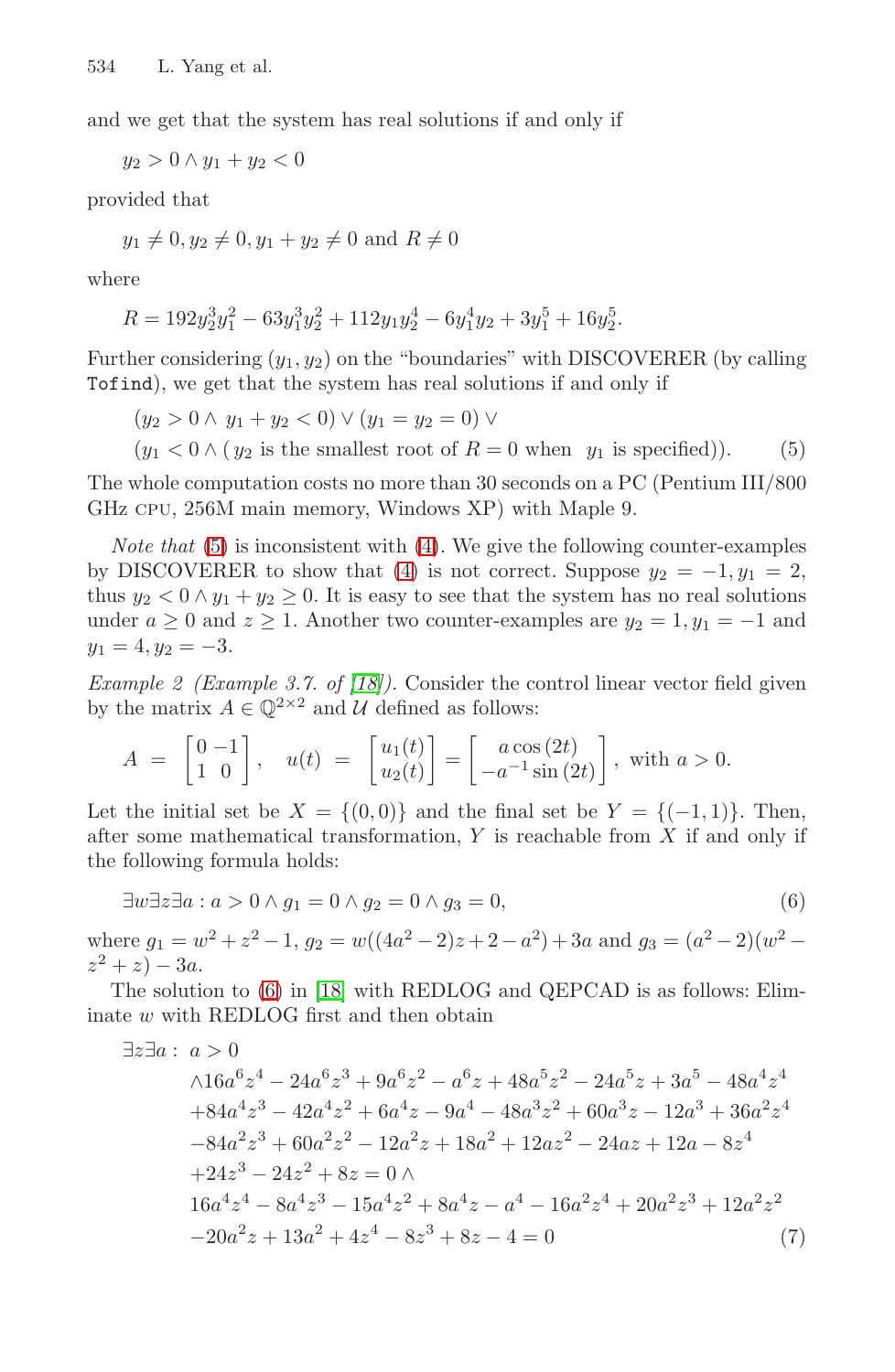<span id="page-7-0"></span>with the assumption that  $4a^2z - a^2 - 2z + 2 \neq 0$  $4a^2z - a^2 - 2z + 2 \neq 0$  $4a^2z - a^2 - 2z + 2 \neq 0$ . [The](#page-9-9) resulting formula is so complex that the quantifiers cannot be automatically eliminated using either REDLOG or QEPCAD. Thus  $z = 0$  is assumed and it results that (6) holds provi[ded](#page-6-0) that

$$
\exists a: a > 0 \land (a2 \neq 2) \land 3a4 - 9a3 - 12a2 + 18a + 12 = 0 \land -a4 + 13a2 - 4 = 0
$$
 (8)

which is found to be true using QEPCAD. Alternatively, reference [18] also used REDUCE to derive the roots of the polynomials in  $a$  of  $(8)$  and found the common root  $r = \frac{1}{2}(\sqrt{17} + 3) \approx 3.56156$  satisfying  $r > 0$  and  $r^2 \neq 2$ . Hence,  $y = (-1, 1)$  is reachable from  $x = (0, 0)$  by taking  $a = r$ .

In contrast, we solve (6) using DISCOVERER simply by executing the following command

realzeros $([q_1, q_2, q_3], [ \, ], [a], [ \, ], [w, z, a], 1/1000000)$ 

and get the following three solutions within 0.3 seconds on the same machine

| $\lceil -3786927439 \rceil -302954195111 \rceil$<br>$1\sqrt{42}94967296$ , 34359738368 | 16599516199973 331990324720811<br>135184372088832,70368744177664丁        | r938055701 9380557371 1<br>$\lfloor 268435456 \cdot 268435456 \rfloor$         |  |
|----------------------------------------------------------------------------------------|--------------------------------------------------------------------------|--------------------------------------------------------------------------------|--|
| 1–2797709061<br>-6994272651<br>$1 \quad 1 \quad 4294967296 \quad 1073741824 \quad 1$   | $r = 6517535813 - 65175356511$<br>$\downarrow$ 8589934592 ' 8589934592 ' | r 70273639 2810946371 1<br>$134217728$ , 536870912                             |  |
| 1, 1 ,                                                                                 | [0, 0],                                                                  | 14938235 298764711<br>$\downarrow$ 4194304, $\frac{1}{8388608}$ , $\downarrow$ |  |

which approximates to

| $\left[$ $[-.8817127531, -.8817127531], \quad$ $[.4717866261, .4717866271], \quad$ $[3.494529802, 3.494529936]$        |         |                                |
|------------------------------------------------------------------------------------------------------------------------|---------|--------------------------------|
| $\begin{bmatrix} [-.6513924014, -.6513924012], [-.7587410292, -.7587410103], [-5235794112, .5235795621] \end{bmatrix}$ |         |                                |
| 1.,1. ,<br>$\mathcal{L} = \mathcal{L}$                                                                                 | 0.,0. , | $[3.561552763, 3.561552882]$ . |

It is ea[sy](#page-10-2) [to](#page-10-3) [see](#page-10-4) that the solution given in [18] with REDLOG,QEPCAD and REDUCE is just one of the three solutions we got above using DISCOVERER.

### **5 Future Work**

In this paper, it has been shown that the theory for isolating real solutions of a constant SAS and classifying real solutions of a parametric SAS and the tool DISCOVERER invented in [32,30,35] can indeed improve program verification, e.g., termination condition generation of linear programs and reachability computation of linear hybrid systems. But all what we have done up to now is just a first step, as there are still many challenging problems left in this field from the theory on SASs itself to program verification.

As for future work on program verification, we think that it is worth investigating the following issues: Firstly, as termination condition generation for the simple linear loop programs with DISCOVERER, it deserves to apply this method to more general linear programs or even non-linear programs. In addition, it is also a challenging problem to study reachability for more complicated hybrid systems with DISCOVERER. Finally, we believe that it is possible to produce interesting results by applying the theory and DISCOVERER to invariant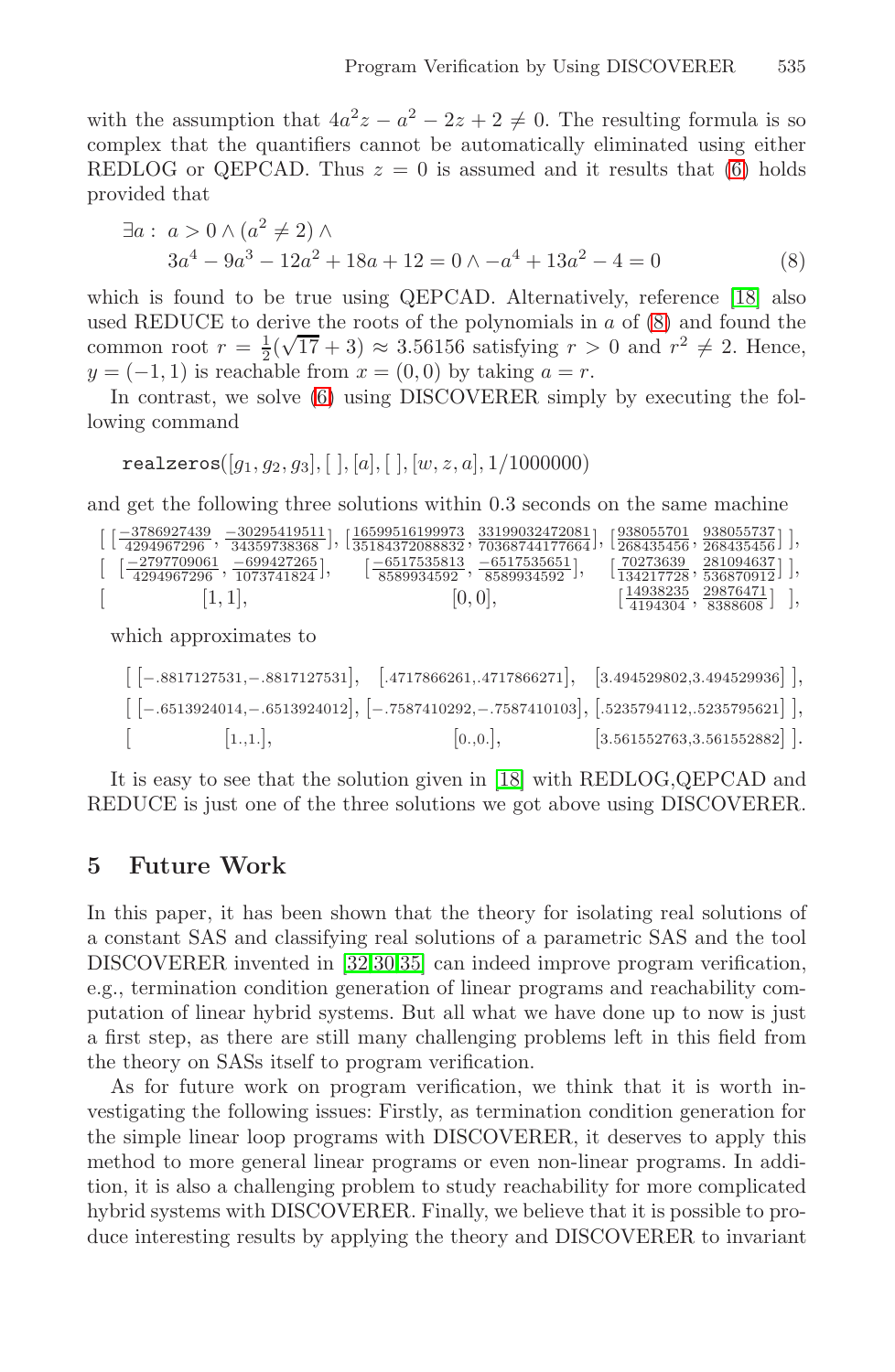generation of programs. The dominant method on fi[ndin](#page-9-16)[g](#page-9-17) [i](#page-9-17)nvariants of a program is by abstract interpretation [11], but this method suffers from the problem of overshooting invariants. With comparison to the abstract interpretation based techniques, references [9,25,26] proposed a new technique for invariant generation by reducing this problem to SAS solving so that the new approach can avoid weak invariant generation. However, the high complexity of the well-known techniques and tools for non-linear constraint solving limits the applicability of this approach, for example, in order to avoid producing non-linear constraints [25,26] had to sacrifice the completeness of the method. Additionally, using the approach of [25,26] all the resulting invariants can only consist of polynomial equations but reject polynomial inequalities, this may thus restrict the expressiveness of resulting invariants.

Regarding future work on DISCOVERER itself, all theories and algorithms implemented in DISCOVERER only concern SASs with 0-dimensional solutions (the number of solutions is finite) until now. But, in fact, many problems in program verification may be reduced to SASs with positive dimensional solutions (the number of solutions is infinite). This demands us to extend the established theories and tool in order that SASs with positive dimensional solutions can be also well addressed. Furthermore, we shall develop special tools based on DISCOVERER for program verification.

Finally, we have to point out that up to now we have no idea on how to generalize our approach to non-numerical problems like determining termination for term-rewriting systems. It seems difficult (impossible) because the set of symbols of a term-rewriting system that play as coefficient in SASs does not satisfy required algebraic properties such as the axioms for field.

### <span id="page-8-3"></span>**Acknowledgement**

<span id="page-8-2"></span>The authors sincerely thank the anonymous referees for their useful comments which are helpful for improving the presentation of this paper.

### <span id="page-8-1"></span><span id="page-8-0"></span>**References**

- 1. Alur, R., Courcoubetis, C., Halbwachs, N., Henzinger, T.A., Ho, P.-H., Nicollin, X., Olivero, A., Sifakis, J., Yovine, S.: The algorithmic analysis of hybrid systems. Theoretical Computer Science 138(3), 3–34 (1995)
- 2. Alur, R., Dill, D.: A theory of timed automata. Theoretical Computer Science 126, 183–235 (1994)
- 3. Bradley, A.R., Manna, Z., Sipma, H.B.: Termination of Polynomial Programs. In: Cousot, R. (ed.) VMCAI 2005. LNCS, vol. 3385, Springer, Heidelberg (2005)
- 4. Clark, E.M., Emerson, A., Sistla, A.P.: Automatic verification of finite-state concurrent programs using temporal logic. ACM Transaction on Programming Languages and Systems 8(2), 244–263 (1986)
- 5. Clarke, E.M., Emerson, E.A.: Synthesis of synchronization skeletons for branching time temporal logic. In: Kozen, D. (ed.) Logic of Programs 1981. LNCS, vol. 131, Springer, Heidelberg (1981)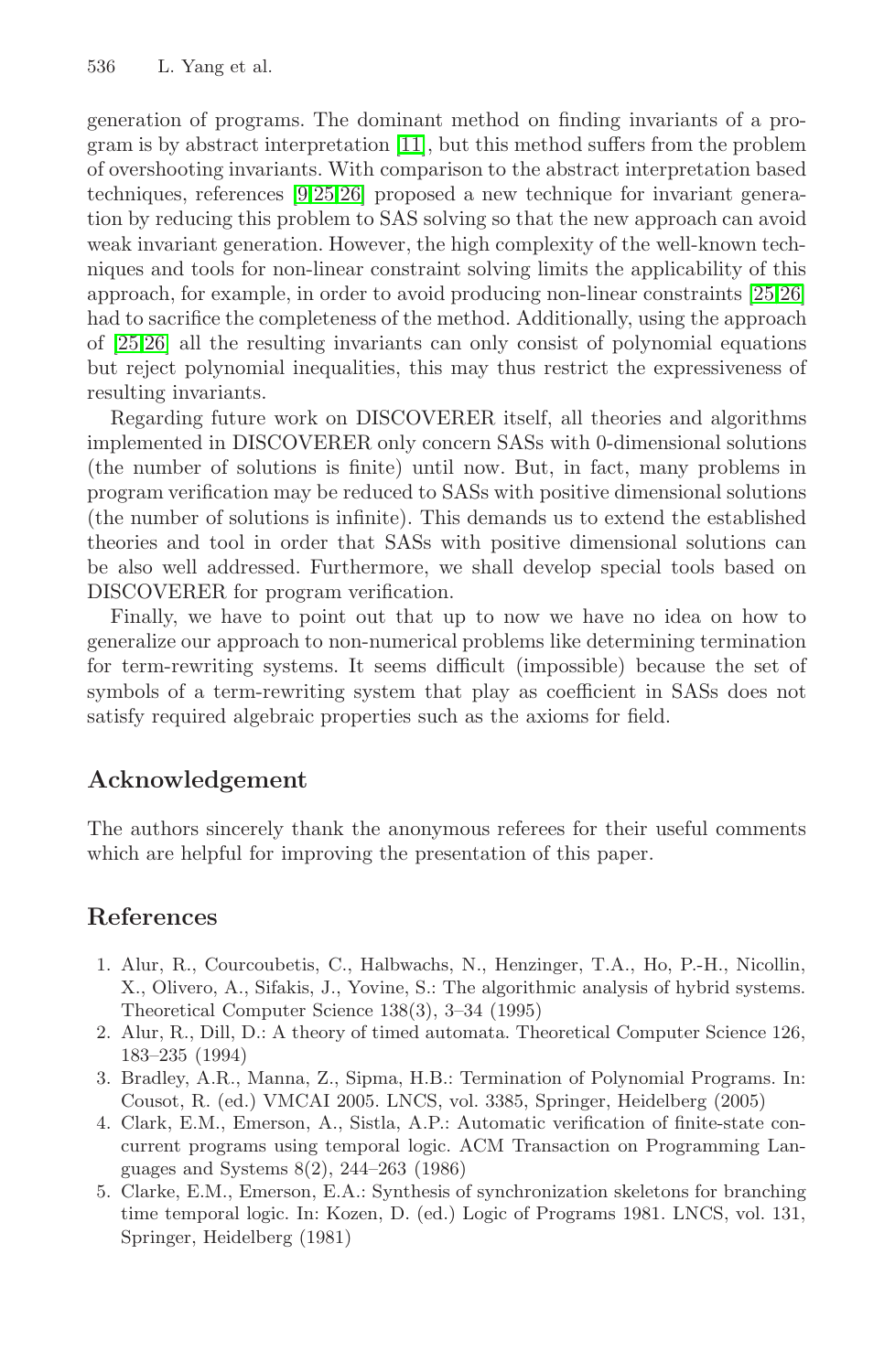- <span id="page-9-7"></span>6. Clarke, E.M., Grumberg, O., Peled, D.A.: Model Checking. MIT Press, Cambridge (1999)
- 7. Collins, G.E.: Quantifier elimination for real closed fields by cylindrical algebraic decomposition. In: Brakhage, H. (ed.) GI-Fachtagung 1975. LNCS, vol. 33, pp. 134–183. Springer, Heidelberg (1975)
- <span id="page-9-11"></span>8. Collins, G.E., Hong, H.: Partial cylindrical algebraic decomposition for quantifier elimination. J. of Symbolic Computation 12, 299–328 (1991)
- <span id="page-9-12"></span>9. colón, M., Sankaranarayanan, S., Sipma, H.B.: Linear invariant generation using non-linear constraint solving. In: Hunt Jr., W.A., Somenzi, F. (eds.) CAV 2003. LNCS, vol. 2725, pp. 420–432. Springer, Heidelberg (2003)
- 10. colón, M., Sipma, H.B.: Synthesis of linear ranking functions. In: Margaria, T., Yi, W. (eds.) ETAPS 2001 and TACAS 2001. LNCS, vol. 2031, pp. 67–81. Springer, Heidelberg (2001)
- <span id="page-9-0"></span>11. Cousot, P., Cousot, R.: Abstraction interpretation: a unified lattice model for static analysis of programs by construction or approximation of fixpoints. In: ACM POPL 1977, pp. 238–252 (1977)
- <span id="page-9-1"></span>12. Cousot, P., Cousot, R.: Systematic design of program analysis frameworks. In: ACM POPL 1979, pp. 269–282 (1979)
- <span id="page-9-3"></span>13. Damas, L., Milner, R.: Principal type-schemes for functional programs. In: ACM POPL 1982, pp. 207–212 (1982)
- <span id="page-9-13"></span><span id="page-9-10"></span>14. Davenport, J.H., Heintz, J.: Real Elimination is Doubly Exponential. J. of Symbolic Computation 5, 29–37 (1988)
- 15. Dolzman, A., Sturm, T.: REDLOG: Computer algebra meets computer logic. ACM SIGSAM Bulletin 31(2), 2–9
- <span id="page-9-2"></span>16. Giacobazzi, R., Ranzato, F., Scozzari, F.: Making abstract interpretation complete. J. ACM 4792, 361–416 (2000)
- <span id="page-9-15"></span>17. Henzinger, T.A., Kopke, P.W., Puri, A., Varaiya, P.: What's decidable about hybrid automata? J. of Computer Science and System Sciences 57, 94–124 (1998)
- <span id="page-9-9"></span>18. Lafferrierre, G., Pappas, G.J., Yovine, S.: Symbolic reachability computaion for families of linear vector fields. J. of Symbolic Computation 11, 1–23 (2001)
- <span id="page-9-4"></span>19. Milner, R.: A theory of polymorphism in programming. J. Computer System Science 17(3), 348–375 (1978)
- <span id="page-9-5"></span>20. Owre, S., Rushby, J.M., Shankar, N.: PVS: A protype verification system. In: Kapur, D. (ed.) CADE 1992. LNCS, vol. 607, pp. 748–752. Springer, Heidelberg (1992)
- <span id="page-9-6"></span>21. Paulin-Mohring, C., Werner, B.: Synthesis of ML programs in the system Coq. J. Symbolic Logic 15(5/6), 607–640 (1993)
- <span id="page-9-14"></span>22. Puri, A., Varaiya, P.: Decidability of hybrid systems with rectangular differential inclusions. In: Dill, D.L. (ed.) CAV 1994. LNCS, vol. 818, pp. 95–104. Springer, Heidelberg (1994)
- 23. Podelski, A., Rybalchenko, A.: A complete method for the synthesis of linear ranking functions. In: Steffen, B., Levi, G. (eds.) VMCAI 2004. LNCS, vol. 2937, pp. 239–251. Springer, Heidelberg (2004)
- <span id="page-9-8"></span>24. Queille, J.-P., Sifakis, J.: Verification of concurrent systems in CESAR. In: Dezani-Ciancaglini, M., Montanari, U. (eds.) Programming 1982. LNCS, vol. 137, pp. 337–351. Springer, Heidelberg (1982)
- <span id="page-9-16"></span>25. Sankaranarayanan, S., Sipma, H.B., Manna, Z.: Non-linear loop invariant generation using Gröbner bases. In: ACM POPL 2004, pp. 318–329 (2004)
- <span id="page-9-17"></span>26. Sankaranarayanan, S., Sipma, H.B., Manna, Z.: Constructing invariants for hybrid systems. In: Alur, R., Pappas, G.J. (eds.) HSCC 2004. LNCS, vol. 2993, pp. 539– 554. Springer, Heidelberg (2004)